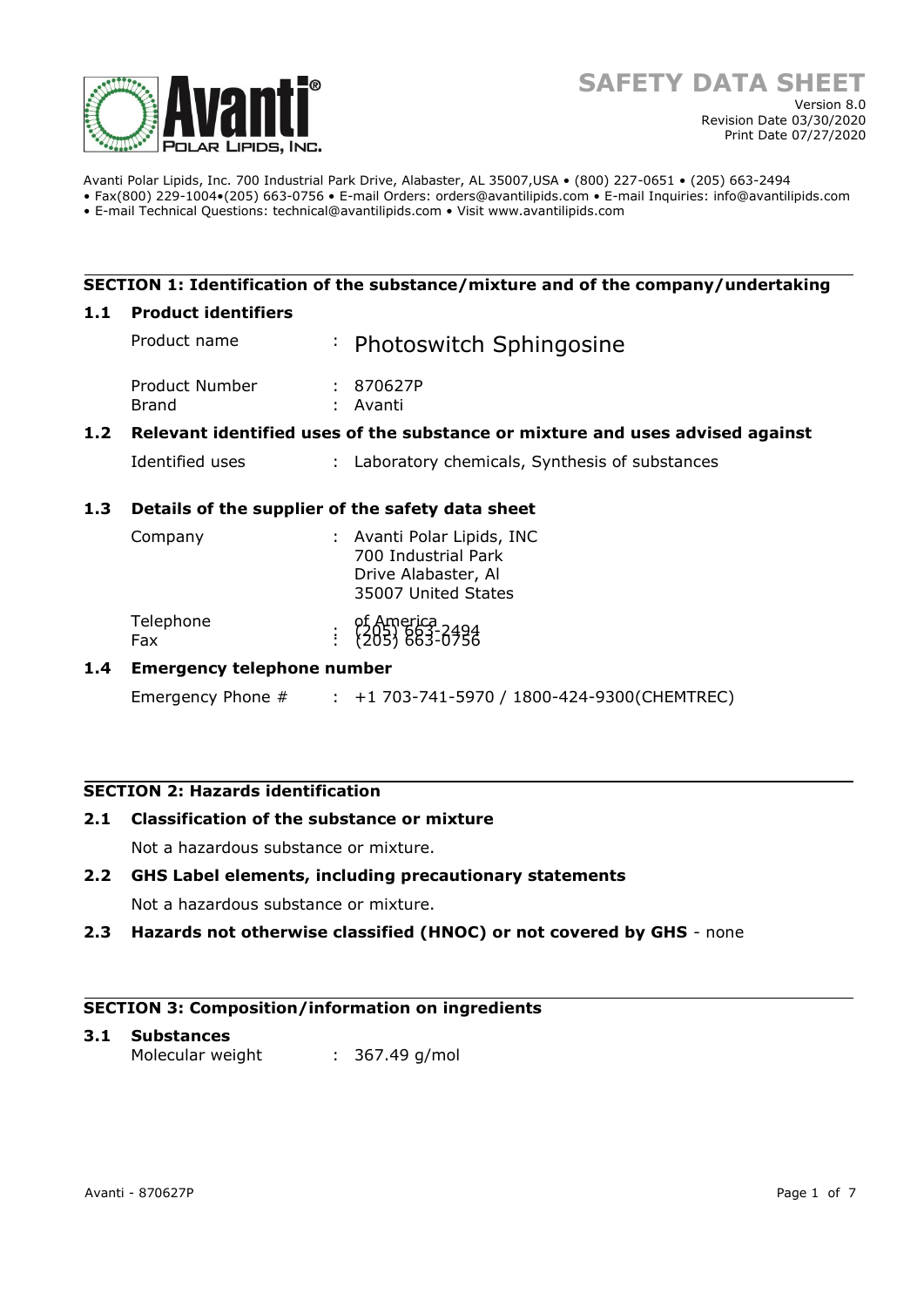## **SECTION 4: First aid measures**

#### **4.1 Description of first aid measures**

#### **If inhaled**

If breathed in, move person into fresh air. If not breathing, give artificial respiration.

#### **In case of skin contact**

Wash off with soap and plenty of water.

## **In case of eye contact**

Flush eyes with water as a precaution.

#### **If swallowed**

Never give anything by mouth to an unconscious person. Rinse mouth with water.

- **4.2 Most important symptoms and effects, both acute and delayed** The most important known symptoms and effects are described in the labelling (see section 2.2) and/or in section 11
- **4.3 Indication of any immediate medical attention and special treatment needed** No data available

## **SECTION 5: Firefighting measures**

## **5.1 Extinguishing media**

**Suitable extinguishing media** Use water spray, alcohol-resistant foam, dry chemical or carbon dioxide.

- **5.2 Special hazards arising from the substance or mixture** Carbon oxides, Nitrogen oxides (NOx)
- **5.3 Advice for firefighters** Wear self-contained breathing apparatus for firefighting if necessary.
- **5.4 Further information** No data available

## **SECTION 6: Accidental release measures**

- **6.1 Personal precautions, protective equipment and emergency procedures** Avoid dust formation. Avoid breathing vapours, mist or gas. For personal protection see section 8.
- **6.2 Environmental precautions** No special environmental precautions required.
- **6.3 Methods and materials for containment and cleaning up** Sweep up and shovel. Keep in suitable, closed containers for disposal.
- **6.4 Reference to other sections** For disposal see section 13.

# **SECTION 7: Handling and storage**

## **7.1 Precautions for safe handling**

Further processing of solid materials may result in the formation of combustible dusts. The potential for combustible dust formation should be taken into consideration before additional processing occurs.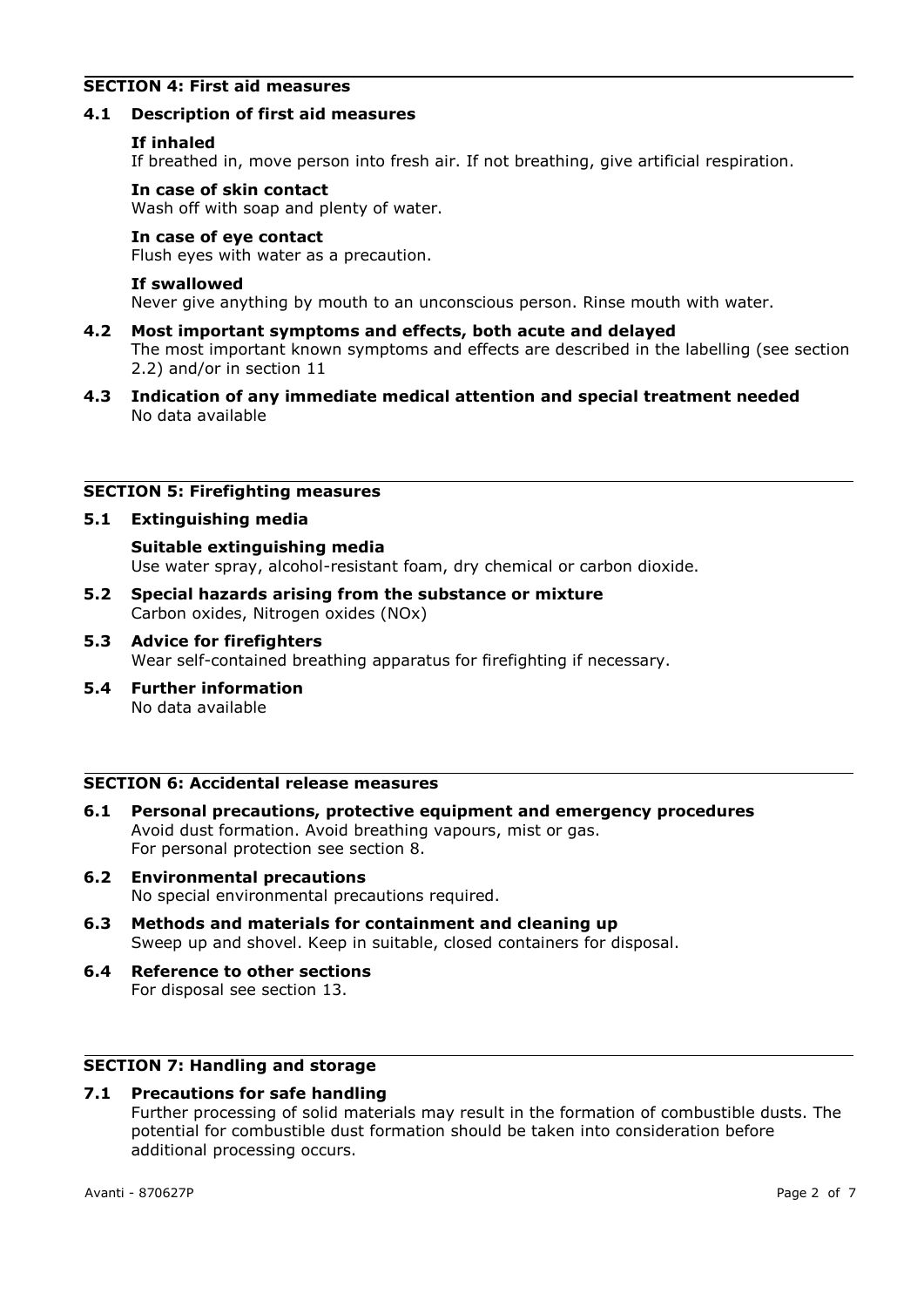Provide appropriate exhaust ventilation at places where dust is formed. For precautions see section 2.2.

#### **7.2 Conditions for safe storage, including any incompatibilities** Keep container tightly closed in a dry and well-ventilated place.

Recommended storage temperature -20 °C Storage class (TRGS 510): 11: Combustible Solids

## **7.3 Specific end use(s)**

Apart from the uses mentioned in section 1.2 no other specific uses are stipulated

## **SECTION 8: Exposure controls/personal protection**

#### **8.1 Control parameters**

# **Components with workplace control parameters**

Contains no substances with occupational exposure limit values.

## **8.2 Exposure controls**

## **Appropriate engineering controls**

General industrial hygiene practice.

# **Personal protective equipment**

## **Eye/face protection**

Use equipment for eye protection tested and approved under appropriate government standards such as NIOSH (US) or EN 166(EU).

#### **Skin protection**

Handle with gloves. Gloves must be inspected prior to use. Use proper glove removal technique (without touching glove's outer surface) to avoid skin contact with this product. Dispose of contaminated gloves after use in accordance with applicable laws and good laboratory practices. Wash and dry hands.

#### **Body Protection**

Choose body protection in relation to its type, to the concentration and amount of dangerous substances, and to the specific work-place., The type of protective equipment must be selected according to the concentration and amount of the dangerous substance at the specific workplace.

#### **Respiratory protection**

Respiratory protection is not required. Where protection from nuisance levels of dusts are desired, use type N95 (US) or type P1 (EN 143) dust masks. Use respirators and components tested and approved under appropriate government standards such as NIOSH (US) or CEN (EU).

#### **Control of environmental exposure**

No special environmental precautions required.

## **SECTION 9: Physical and chemical properties**

## **9.1 Information on basic physical and chemical properties**

- a) Appearance Form: solid
- b) Odour No data available
- c) Odour Threshold No data available
- d) pH No data available
- e) Melting point/freezing point No data available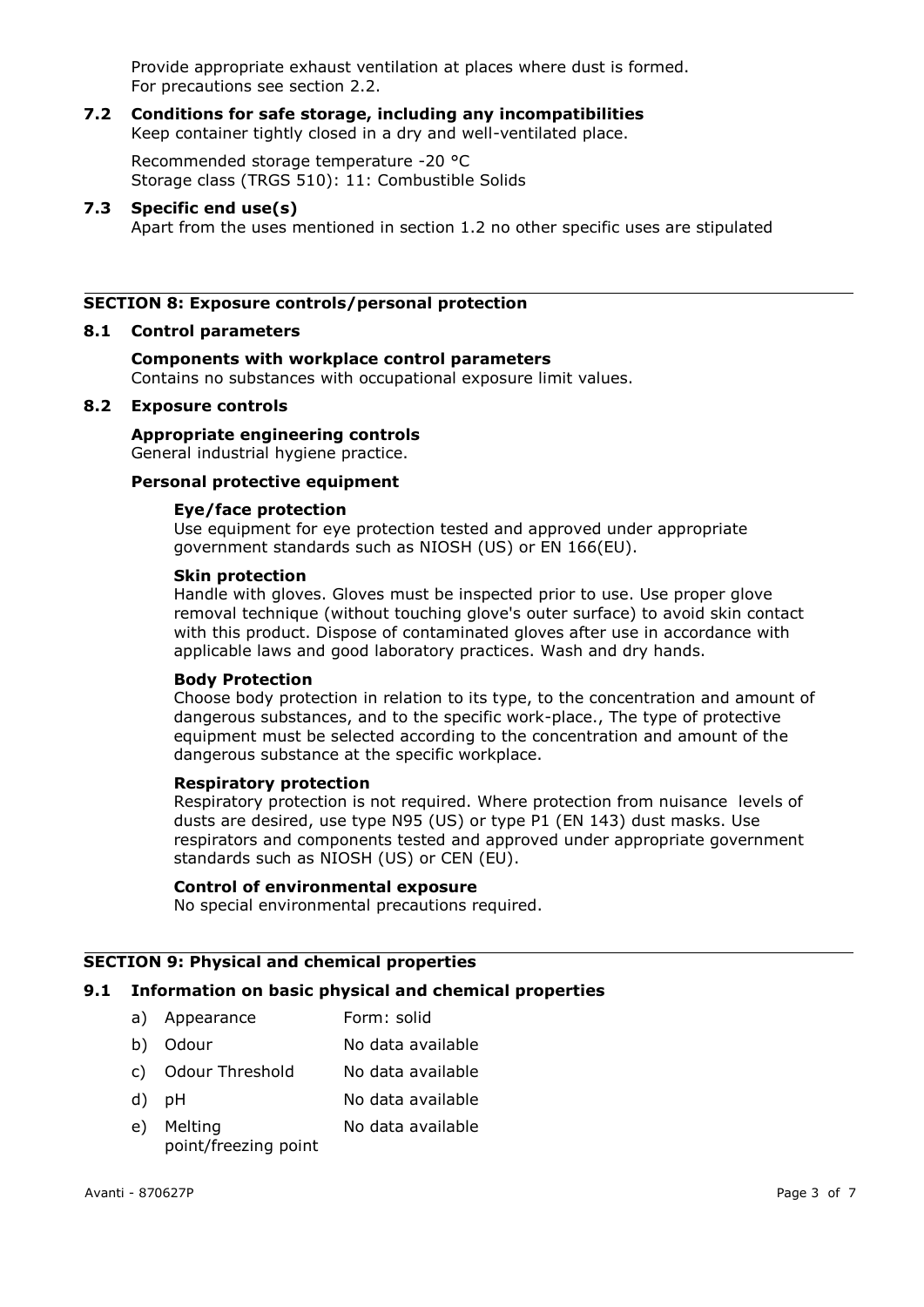| f) | Initial boiling point<br>and boiling range         | No data available |
|----|----------------------------------------------------|-------------------|
| g) | Flash point                                        | ()Not applicable  |
| h) | Evaporation rate                                   | No data available |
| i) | Flammability (solid,<br>gas)                       | No data available |
| j) | Upper/lower<br>flammability or<br>explosive limits | No data available |
| k) | Vapour pressure                                    | No data available |
| I) | Vapour density                                     | No data available |
| m) | Relative density                                   | No data available |
| n) | Water solubility                                   | No data available |
| o) | Partition coefficient:<br>n-octanol/water          | No data available |
| p) | Auto-ignition<br>temperature                       | No data available |
| q) | Decomposition<br>temperature                       | No data available |
| r) | Viscosity                                          | No data available |
| s) | Explosive properties                               | No data available |
| t) | Oxidizing properties                               | No data available |

## **9.2 Other safety information** No data available

# **SECTION 10: Stability and reactivity**

#### **10.1 Reactivity**

No data available

- **10.2 Chemical stability** Stable under recommended storage conditions.
- **10.3 Possibility of hazardous reactions** No data available
- **10.4 Conditions to avoid** No data available
- **10.5 Incompatible materials** Strong oxidizing agents

## **10.6 Hazardous decomposition products** Hazardous decomposition products formed under fire conditions. - Carbon oxides, Nitrogen oxides (NOx) In the event of fire: see section 5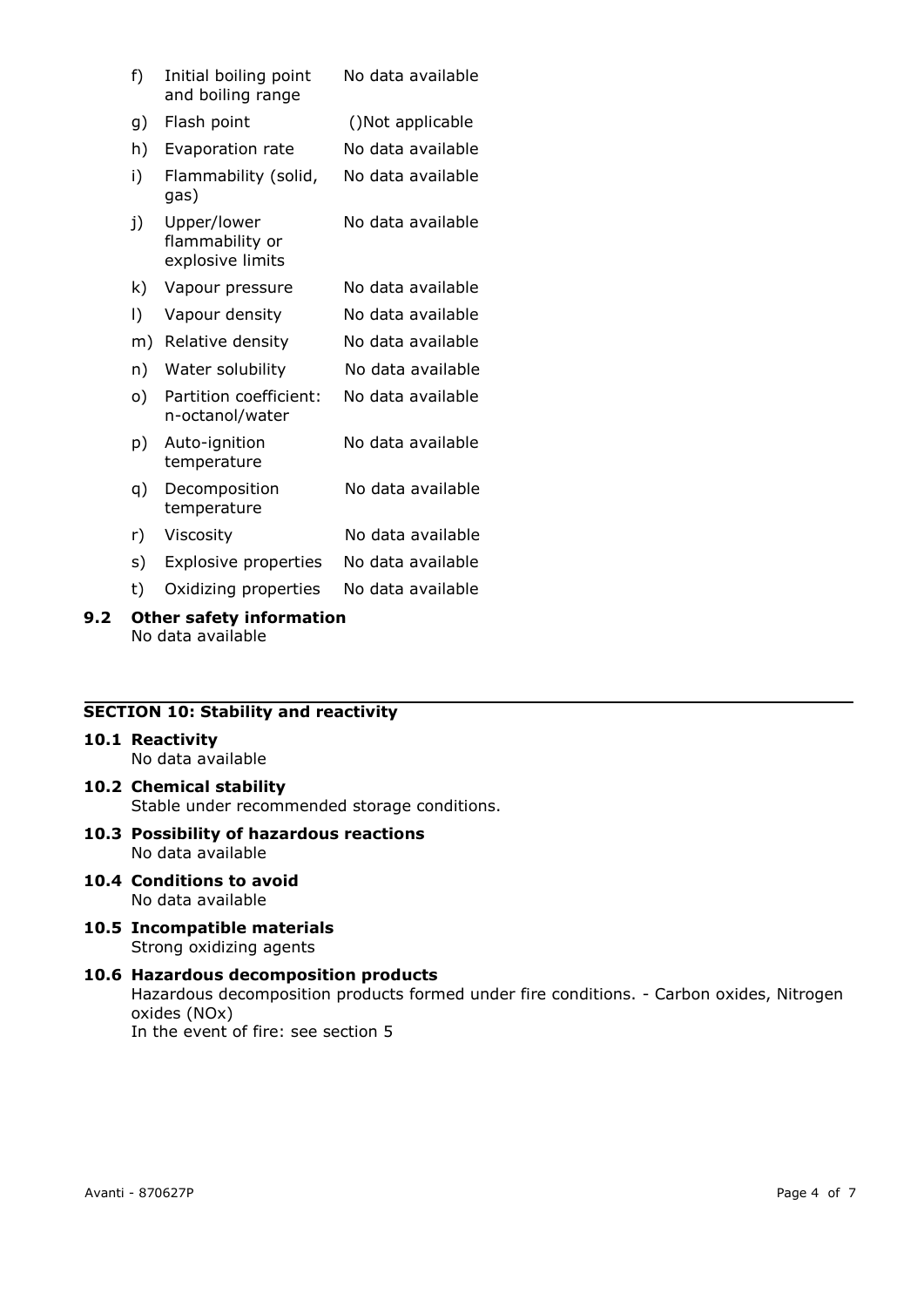# **SECTION 11: Toxicological information**

## **11.1 Information on toxicological effects**

#### **Acute toxicity**

No data available

Inhalation: No data available

Dermal: No data available

No data available

**Skin corrosion/irritation** No data available

# **Serious eye damage/eye irritation**

No data available

#### **Respiratory or skin sensitisation** No data available

**Germ cell mutagenicity**

No data available

#### **Carcinogenicity**

- IARC: No component of this product present at levels greater than or equal to 0.1% is identified as probable, possible or confirmed human carcinogen by IARC.
- NTP: No component of this product present at levels greater than or equal to 0.1% is identified as a known or anticipated carcinogen by NTP.
- OSHA: No component of this product present at levels greater than or equal to 0.1% is on OSHA's list of regulated carcinogens.

#### **Reproductive toxicity**

No data available

#### **Specific target organ toxicity - single exposure** No data available

**Specific target organ toxicity - repeated exposure** No data available

#### **Aspiration hazard**

No data available

#### **Additional Information**

RTECS: Not available

To the best of our knowledge, the chemical, physical, and toxicological properties have not been thoroughly investigated.

## **SECTION 12: Ecological information**

# **12.1 Toxicity**

No data available

#### **12.2 Persistence and degradability** No data available

**12.3 Bioaccumulative potential** No data available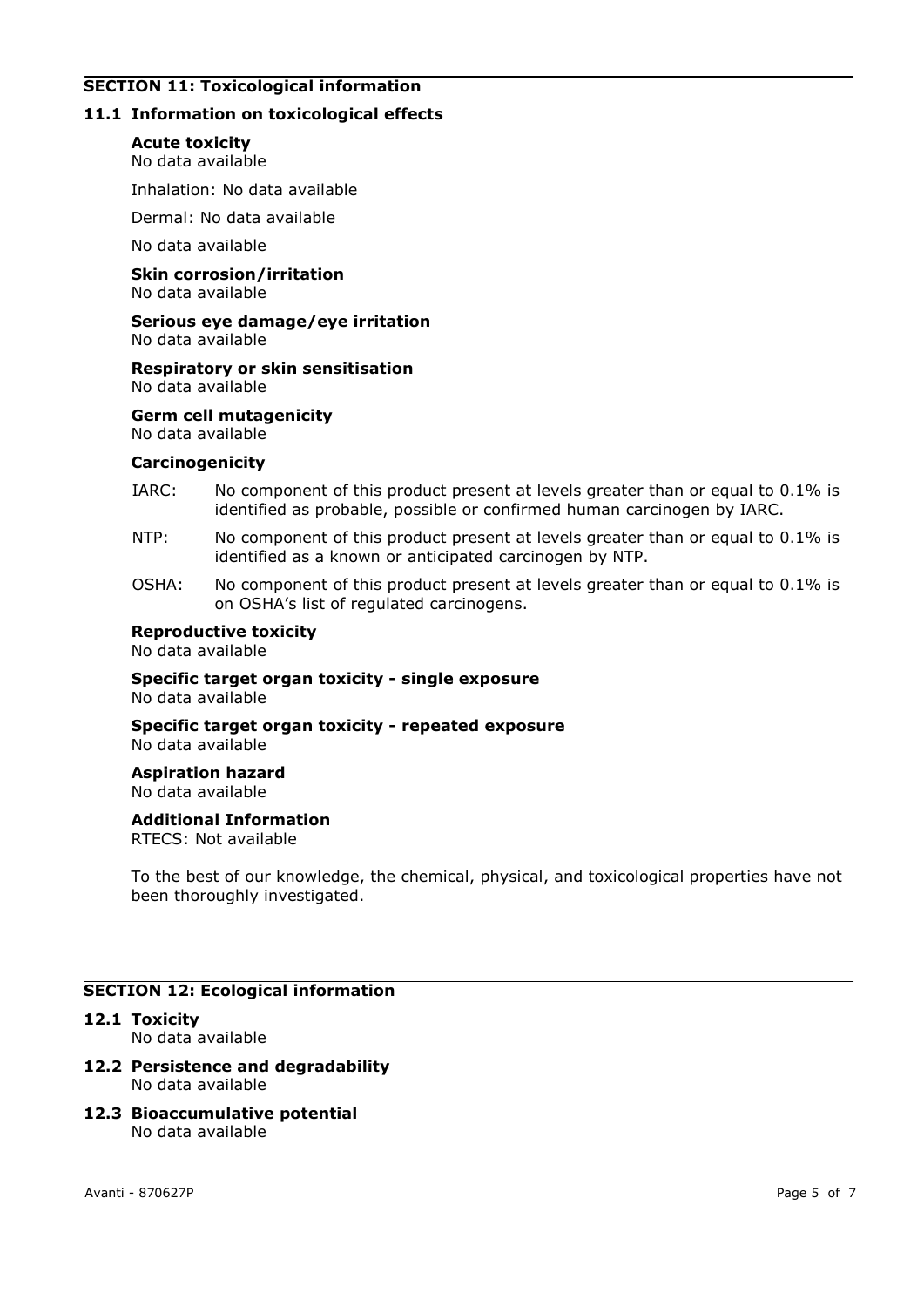# **12.4 Mobility in soil**

No data available

## **12.5 Results of PBT and vPvB assessment**

PBT/vPvB assessment not available as chemical safety assessment not required/not conducted

# **12.6 Other adverse effects**

No data available

# **SECTION 13: Disposal considerations**

## **13.1 Waste treatment methods**

## **Product**

Offer surplus and non-recyclable solutions to a licensed disposal company.

## **Contaminated packaging**

Dispose of as unused product.

# **SECTION 14: Transport information**

## **DOT (US)**

Not dangerous goods

## **IMDG**

Not dangerous goods

## **IATA**

Not dangerous goods

# **SECTION 15: Regulatory information**

## **SARA 302 Components**

This material does not contain any components with a section 302 EHS TPQ.

## **SARA 313 Components**

This material does not contain any chemical components with known CAS numbers that exceed the threshold (De Minimis) reporting levels established by SARA Title III, Section 313.

#### **Massachusetts Right To Know Components**

No components are subject to the Massachusetts Right to Know Act.

# **SECTION 16: Other information**

#### **Further information**

Copyright 2020 Sigma-Aldrich Co. LLC. License granted to make unlimited paper copies for internal use only.

The above information is believed to be correct but does not purport to be all inclusive and shall be used only as a guide. The information in this document is based on the present state of our knowledge and is applicable to the product with regard to appropriate safety precautions. It does not represent any guarantee of the properties of the product. Sigma-Aldrich Corporation and its Affiliates shall not be held liable for any